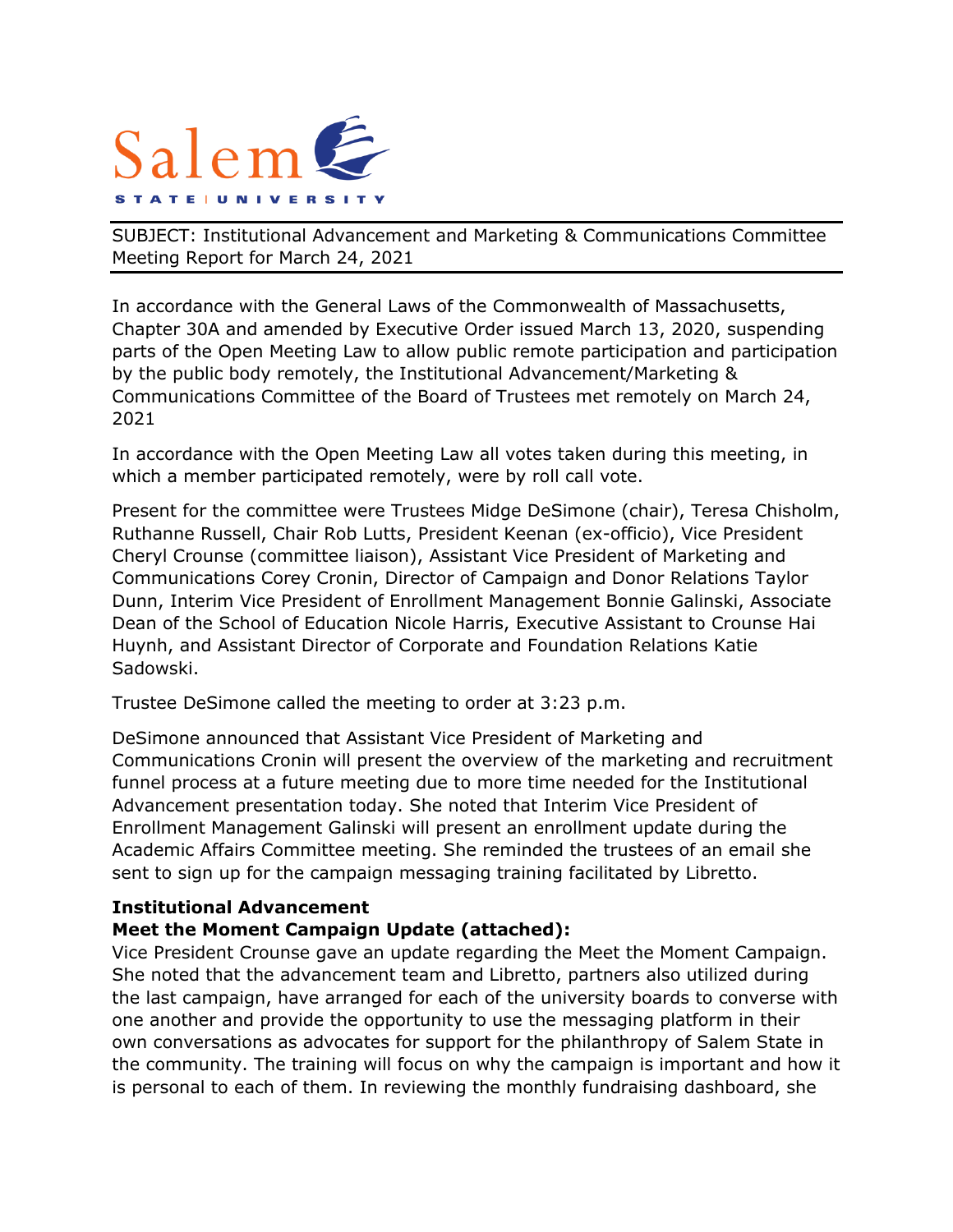reported that 28% of the \$50 million goal has been reached. Approximately \$14 million total raised during the first year of fundraising.

Crounse highlighted naming opportunities in honor of Thomas M. Feeley and Joan Feeley as well as President Emerita Dr. Nancy Harrington that will be brought to the Board of Trustees at the next full board meeting in April for a vote. Mr. Feeley contributed primarily unrestricted since 1986 and has donated nearly \$1 million in total. As a way to honor Mr. Feeley, a Thomas M. Feeley Legacy Committee has been formed. There are currently twenty-seven members who have set a goal of raising \$1 million for an unrestricted fund in his name. \$375,000 has been raised to date and 61 prospects have been identified by the committee who are believed to have the capacity to give \$50,000 or more to the university. President Keenan and Crounse discussed recognizing the initiative, the many people giving to the university in Mr. Feeley's honor, as well as his personal philanthropy in the naming of the Berry Library lobby.

Crounse also acknowledged the recent passing of President Emerita Dr. Nancy Harrington, whose legacy is well known in the community. After dedicating nearly 50 years to her alma mater and helping to secure central campus, President Keenan has suggested naming central campus in honor of Dr. Harrington and her impact on the university. Discussion regarding how the university recognizes other donors who have passed and research analysis of people of color who have contributed at the same level took place. Crounse welcomed suggestions from the board and campus community on ways to recognize people within the community.

Crounse reported that the advancement team is working towards 100% participation in campaign commitments with the Foundation Board, President's Executive Council, and the Alumni Board and that seven campaign gifts from priority prospects have been documented. Currently, Libretto is facilitating messaging training for all boards, university leadership, and advancement. A campaign communications plan is in development and she expects to have a first draft of case for support to be ready in June and finalized in September. She introduced Assistant Director of Corporate and Foundation Relations Katie Sadowski and Associate Dean of the School of Education Harris to present a proposal focused on high impact retention practice developed in partnership with faculty in the school of education.

Sadowski presented the steps toward developing the recent \$100,000 grant received from Eastern Bank Charitable Foundation to fund the university's Educator-Scholars of Color program. She noted that the proposal was created as a result of a meeting President Keenan and Vice President Crounse had with Eastern Bank CEO Bob Rivers and Eastern Bank Charitable Foundation President and CEO Nancy Stager regarding the Meet the Moment campaign. Salem State University has had a meaningful partnership with Eastern Bank and its Charitable Foundation. Approximately eighty Salem State graduates work for Eastern at all levels of the company proving that the university has a strong employer relationship with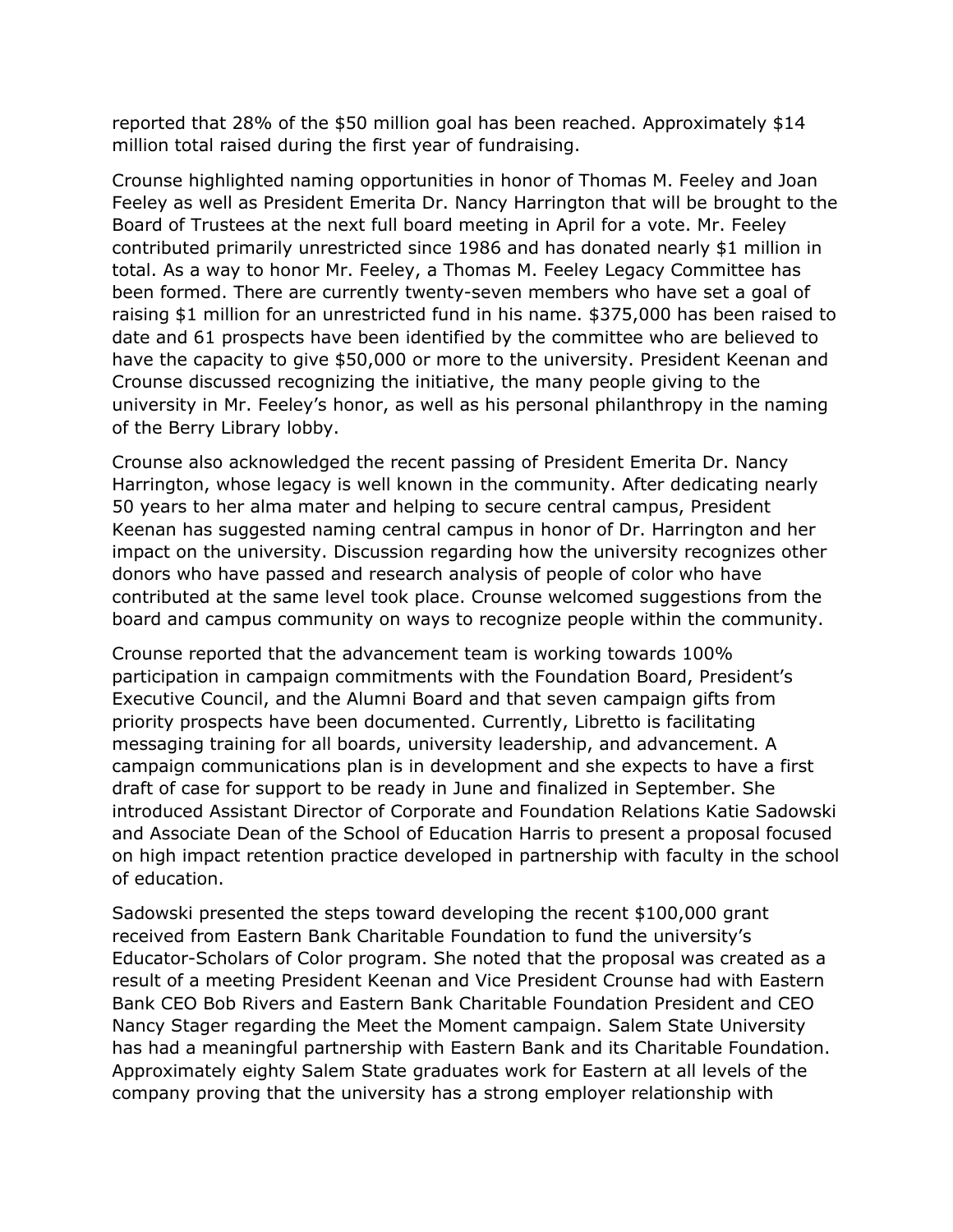Eastern. She highlighted that the Charitable Foundation has been a donor for nearly 30 consecutive years. Both the university and Eastern share a commitment to building a more equitable and just future through education from early childhood and elementary education through college, a mutual interest in bridging the gap for students who identify with population groups under-represented in higher education, and both are committed to diversifying the educator pipeline. In collaboration with School of Education Dean Joe Cambone and Associate Dean Nicole Harris, the program components, metrics of success, measurements of those metrics, refinement process in its future years, donor recognition, and public relations plan were developed.

Harris reviewed the achievement gap and cited the National Center for Educational Statistics sites research confirming that "having a teacher of the same race/ethnicity can have positive impacts on a student's attitudes, motivation, and achievement and minority teachers may have more positive expectations for minority students' achievement than nonminority teachers." Harris noted that the Massachusetts Department of Elementary and Secondary Education (DESE) reported in 2019 that BIPOC (those who identify as Black, Indigenous, and/or People of Color) are underrepresented in comparison to the pupils they serve. She reported that the School of Education has been actively working to consider how to diversify the local teacher workforce with the right intent and strategy. Efforts include school-wide professional learning communities, sculpting school-wide equity agenda in the context of the one under development with DESE to include deepening the work of all education majors to be more culturally responsive, and partnering in meaningful ways to help local districts meet their goals. The program includes two underlying elements: addressing barriers to participation and advancing a more culturally and linguistically responsive outreach to current and prospective students. The program uses an asset-based lens and has four elements that include Academic Support and Retention, Curriculum and Programs, Recruitment and Partnerships, and Financial Awards.

In response to a question asked by the committee regarding barriers for students of color and under-represented populations that are unique to pursuing education, Harris explained that there are significant amount of costs beyond tuition and fees such as cost for exams needed for licenses, cost related to finger printing needed for school districts, and additional costs for instructional materials. Sadowski reviewed the eligibility criteria required to participate in the program and noted that the \$100,000 grant will allow Salem State University to pilot the Educator-Scholars of Color program for two years. Harris reported that 26 students are participating in the program this Spring, 75% of whom are pursuing licenses in the key areas of donor interest: Elementary and Early Childhood Education. Participants represent all undergraduate class years and a range of districts are being represented, largest representation being students from Lynn, Massachusetts. Harris and Sadowski reviewed the success outcomes, evaluation measures, donor recognition plans and grant reporting for the program.